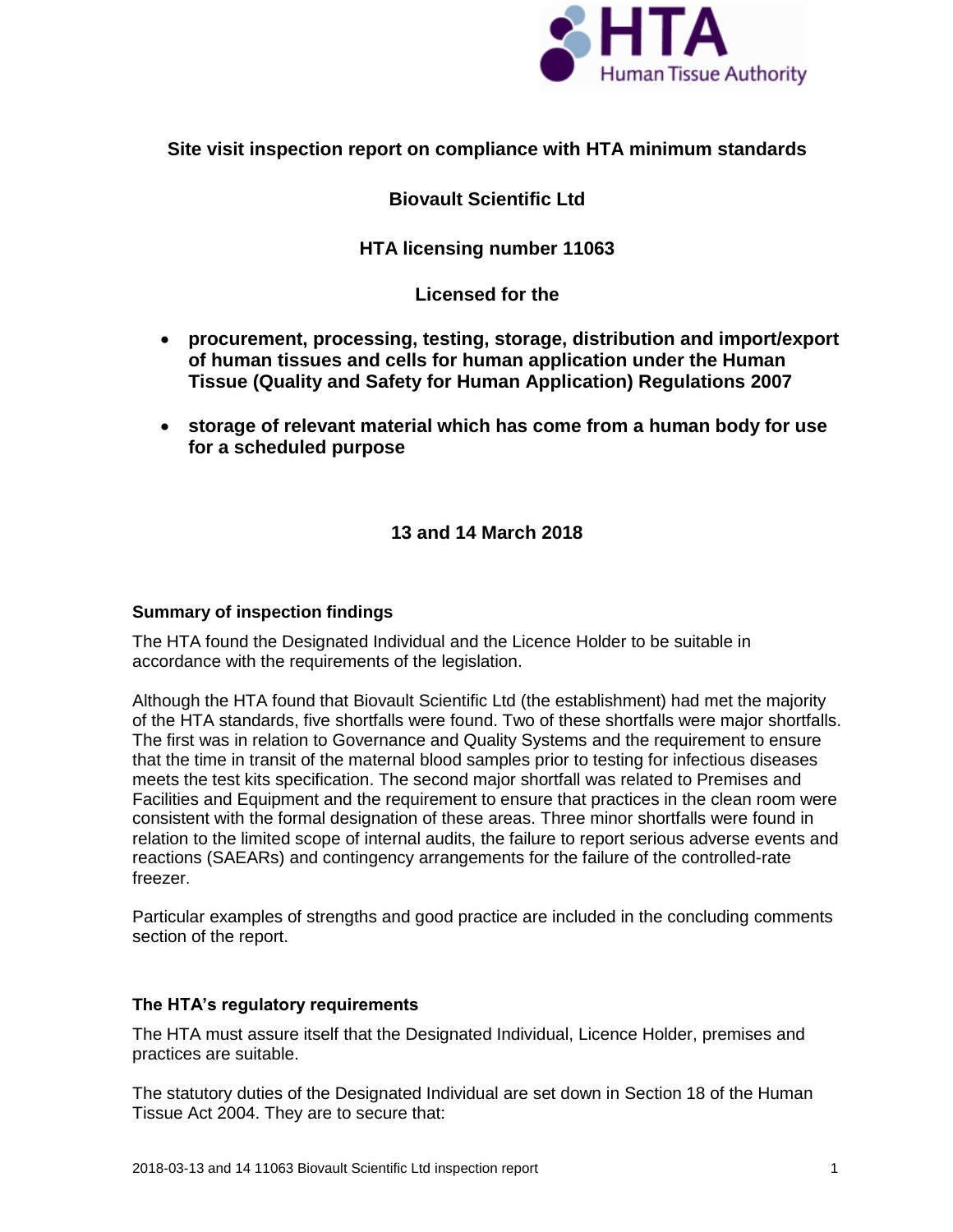- the other persons to whom the licence applies are suitable persons to participate in the carrying-on of the licensed activity;
- suitable practices are used in the course of carrying on that activity; and
- the conditions of the licence are complied with.

The HTA developed its licensing standards with input from its stakeholders. They are designed to ensure the safe and ethical use of human tissue and the dignified and respectful treatment of the deceased. The HTA inspects the establishments it licences against four groups of standards:

- consent
- governance and quality systems
- premises facilities and equipment
- disposal.

This is an exception-based report: only those standards that have been assessed as not met are included. Where the HTA determines that a standard is not met, the level of the shortfall is classified as 'Critical', 'Major' or 'Minor' (see Appendix 2: Classification of the level of shortfall). Where HTA standards are fully met, but the HTA has identified an area of practice that could be further improved, advice is given to the DI.

Reports of HTA inspections carried out from 1 November 2010 are published on the HTA's website.

## **Licensable activities carried out by the establishment**

'E' = Establishment is licensed to carry out this activity.

'E\*' = Establishment is licensed to carry out this activity but is not currently carrying it out.

'TPA' = Third party agreement; the establishment is licensed for this activity but another establishment (unlicensed) carries out the activity on their behalf.

| Tissue category;<br>tissue type                                   | <b>Procurement</b> | <b>Processing</b> | <b>Testing</b> | <b>Storage</b> | <b>Distribution</b> | <b>Import</b> | <b>Export</b> |
|-------------------------------------------------------------------|--------------------|-------------------|----------------|----------------|---------------------|---------------|---------------|
| Musculoskeletal,<br>Bone;<br><b>Bone</b>                          |                    |                   |                | E              | E                   | E             |               |
| Musculoskeletal,<br>Tendon & Ligament;<br>Tendons                 |                    |                   |                | E              | E                   | E             |               |
| Musculoskeletal,<br>Tendon & Ligament;<br>Menisci                 |                    |                   |                | E              | Е                   | E.            |               |
| Membrane, Fascia<br>Lata;<br>Fascia Lata                          |                    |                   |                | Е              | E                   | E             |               |
| Progenitor Cell,<br>Hematopoietic,<br>PBSC; PBSC                  |                    | Е                 |                | Е              | E                   |               |               |
| Progenitor Cell,<br>Hematopoietic, Bone<br>Marrow;<br>Bone marrow |                    | $E^*$             |                | $E^*$          | $E^*$               |               |               |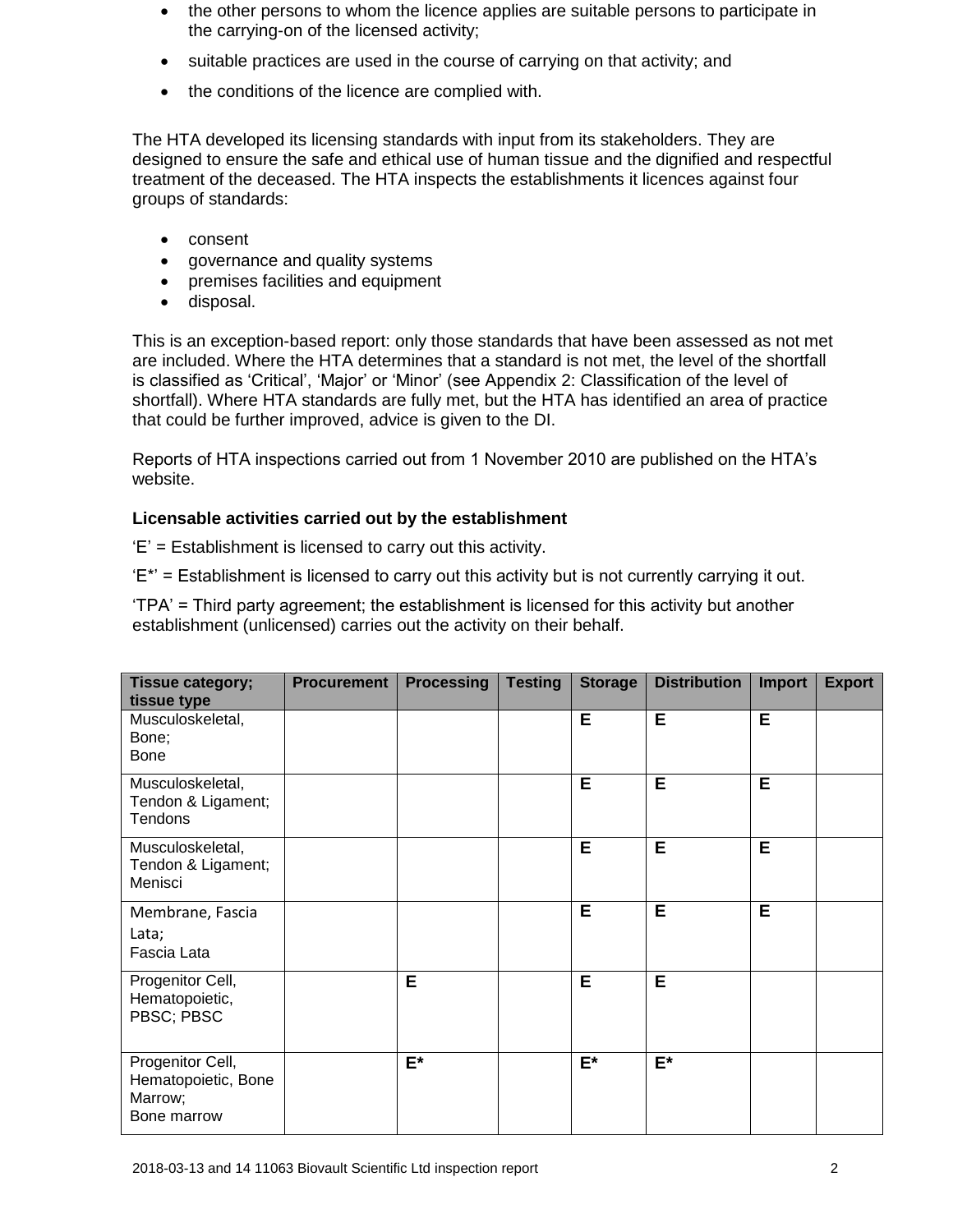| Mature Cell, T Cell<br>(DLI);<br><b>DLIs</b>                    |            | E |            | E | Е |   |   |
|-----------------------------------------------------------------|------------|---|------------|---|---|---|---|
| Progenitor Cell,<br>Hematopoietic, Cord<br>Blood;<br>Cord Blood | <b>TPA</b> | Е | <b>TPA</b> | Е | Ε | Е | E |
| Other;<br>Cord tissue                                           | <b>TPA</b> | Е | <b>TPA</b> | E | Е | Ε | E |

# **Background to the establishment and description of inspection activities undertaken**

This report refers to the activities undertaken by Biovault Scientific Ltd. The establishment has been in operation since 2002 and has held a licence since 2007. Activities carried out under the licence include procurement, testing, processing, storage, distribution and import/export of human tissues and cells.

The establishment is based on the Plymouth International Medical & Technology Park and offers a range of tissue banking services and facilities to both the public and private sectors. Biovault Scientific Ltd trades as Biovault Family and provides a cord blood (UCB) and cord tissue (UCT) banking service to clients in the UK. The establishment also trades as Biovault Technical Ltd which is a business-to-business enterprise procuring UCB and UCT via partner organisations in Europe and the rest of the world. Under appropriate agreements, the establishment provides procurement kits to the partner organisations. Biovault Technical also provides a processing service, for another HTA-licensed establishment, for PBSCs, BM and DLIs, which have been procured under that establishment's licence. In addition, the establishment imports muscoskeletal tissue and Fascia Lata from a third country for storage and distribution to end users.

Processing of tissues and cells takes place within a dedicated clean room facility comprising of two Grade B clean rooms, each containing microbiological safety cabinets capable of providing a Grade A environment. One of the clean rooms is dedicated for the processing of PBSCs, BM and DLIs, and the second for the processing of UCB and UCT. However, in the event of an emergency tissues and cells may be processed in either clean room.

All critical, open processing takes place within the microbiological safety cabinets during which environmental monitoring in the form of non-viable particulate monitoring, active air sampling at rest and during processing. Monitoring by contact plates and finger dabs are also carried out. Plates for microbiological testing are incubated and analysed in-house. Broth samples for sterility testing are sent to a third party along with frozen serum obtained from blood samples for donor serology testing.

Although the majority of tissues and cells are processed by the establishment's core staff, PBSCs, BM and DLIs procured at another HTA-licensed establishment are processed by Biomedical Scientists from that organisation under the terms of appropriate agreements. Staff from the other HTA-licensed establishment who process tissues and cells in Biovault's clean room facility do so according to procedures defined by that establishment and only after completion of appropriate training. Honorary contracts are also given to these staff to help ensure there is appropriate oversight of this work.

This report describes the sixth routine site visit inspection. The inspection included a visual inspection of the sample receipt, processing and cryostorage areas. The primary focus of this inspection was observation of the processing activities conducted at the establishment. Roundtable discussions were held with members of staff involved with processing of cord blood and cord tissue, customer operations, quality systems, audits and incidence reporting. Prior to the inspection the HTA requested information on all UCB and UCT samples received in the preceding two years. The data supplied included information on country of origin, dates of birth, collection, receipt and processing. Analysis of the data highlighted a small number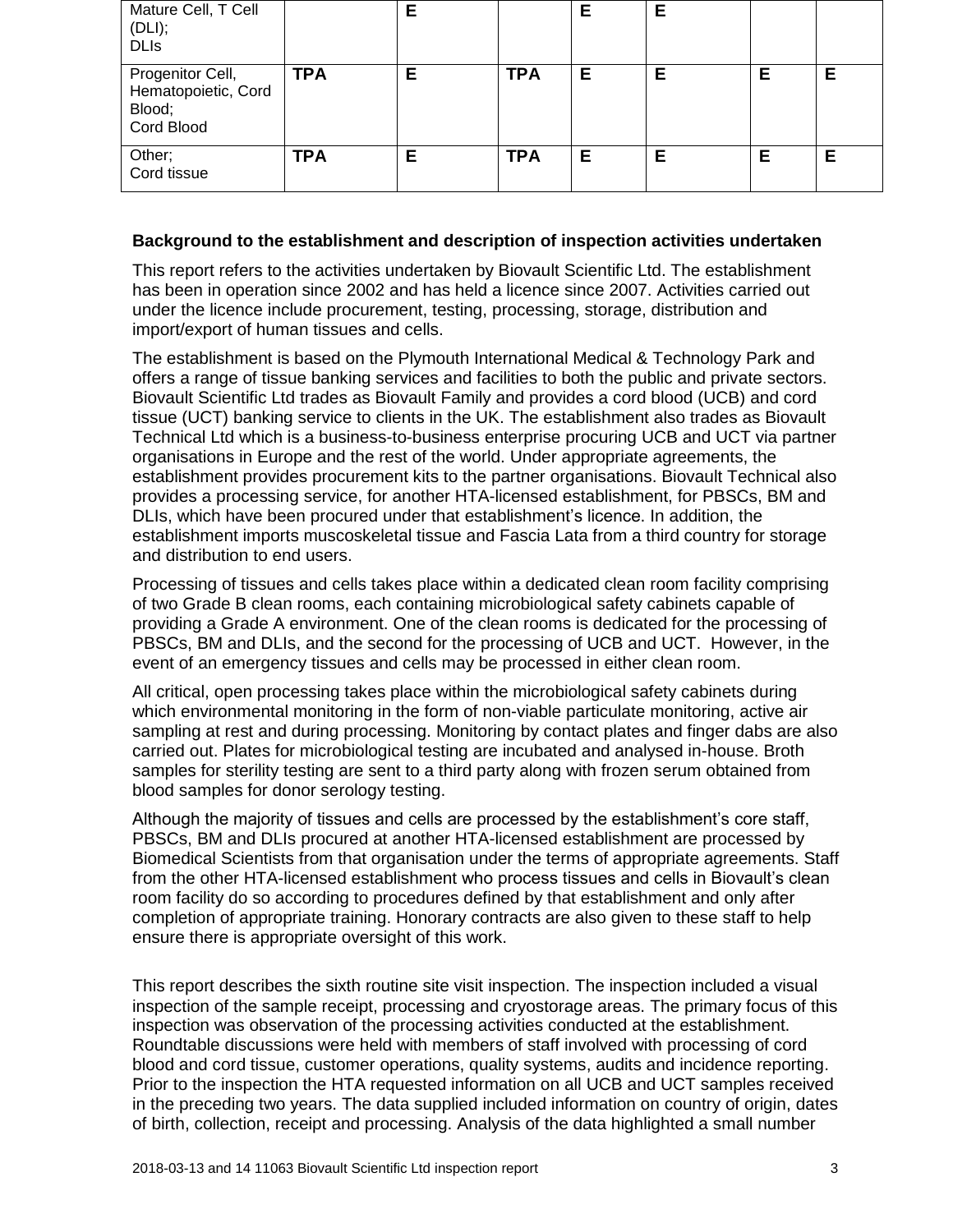(less than one percent) of incorrect data entries primarily related to dates of birth or collection resulting in the suggestion that samples were in transit for negative periods of time. However, on review of the process documentation on the day of inspection the actual dates of birth or collections were verified. From this data set, the records for five cord blood and five separate cord tissue were reviewed. This included checking the consent forms, medical questionnaire, timings and outcomes of the mandatory serology results, processing and environmental monitoring records and ongoing validation data. Although full traceability was demonstrated there was a concern whether samples taken for serology testing were stored in accordance with the kit manufacturers' stipulated specification. An audit of a tendon and acellular cancellous bone was also conducted and full traceability was demonstrated.

The establishment is also licensed for the storage of relevant material which has come from a human body for use for a scheduled purpose under the Human Tissue Act 2004. During this inspection only the consent to use UCB and UCT for research was reviewed. This included reviewing agreements with another licensed establishment to provide UCB and UCT for research and the establishment's own consent form for using a section of client's UCT for inhouse validation studies. Two client consent forms were examined and no discrepancies were found. The establishment also stores relevant material for use in a qualifying research project with approval from a recognised Research Ethics Committee; storage of this material is therefore exempted from the licensing requirements of the HTA.

## **Inspection findings**

The HTA found the Designated Individual and the Licence Holder to be suitable in accordance with the requirements of the legislation.

## **Compliance with HTA standards**

All applicable HTA standards have been assessed as fully met.

## **Governance and Quality**

| <b>Standard</b>                                                        | <b>Inspection findings</b>                                                                                                                                                                                                                                                                                                                                                                          | Level of<br>shortfall |
|------------------------------------------------------------------------|-----------------------------------------------------------------------------------------------------------------------------------------------------------------------------------------------------------------------------------------------------------------------------------------------------------------------------------------------------------------------------------------------------|-----------------------|
| GQ2 There is a documented system of<br>quality management and audit.   |                                                                                                                                                                                                                                                                                                                                                                                                     |                       |
| b) There is an internal audit system for<br>all licensable activities. | Although the establishment conducts<br>internal audits, not all the relevant<br>standards applicable to this licence have<br>been assessed for example, audits did not<br>cover donor selection, testing platforms,<br>and environmental monitoring at US tissue<br>suppliers. In addition, audits have been<br>based on the HTA's Codes of practice and<br>not the Quality and Safety Regulations. | Minor                 |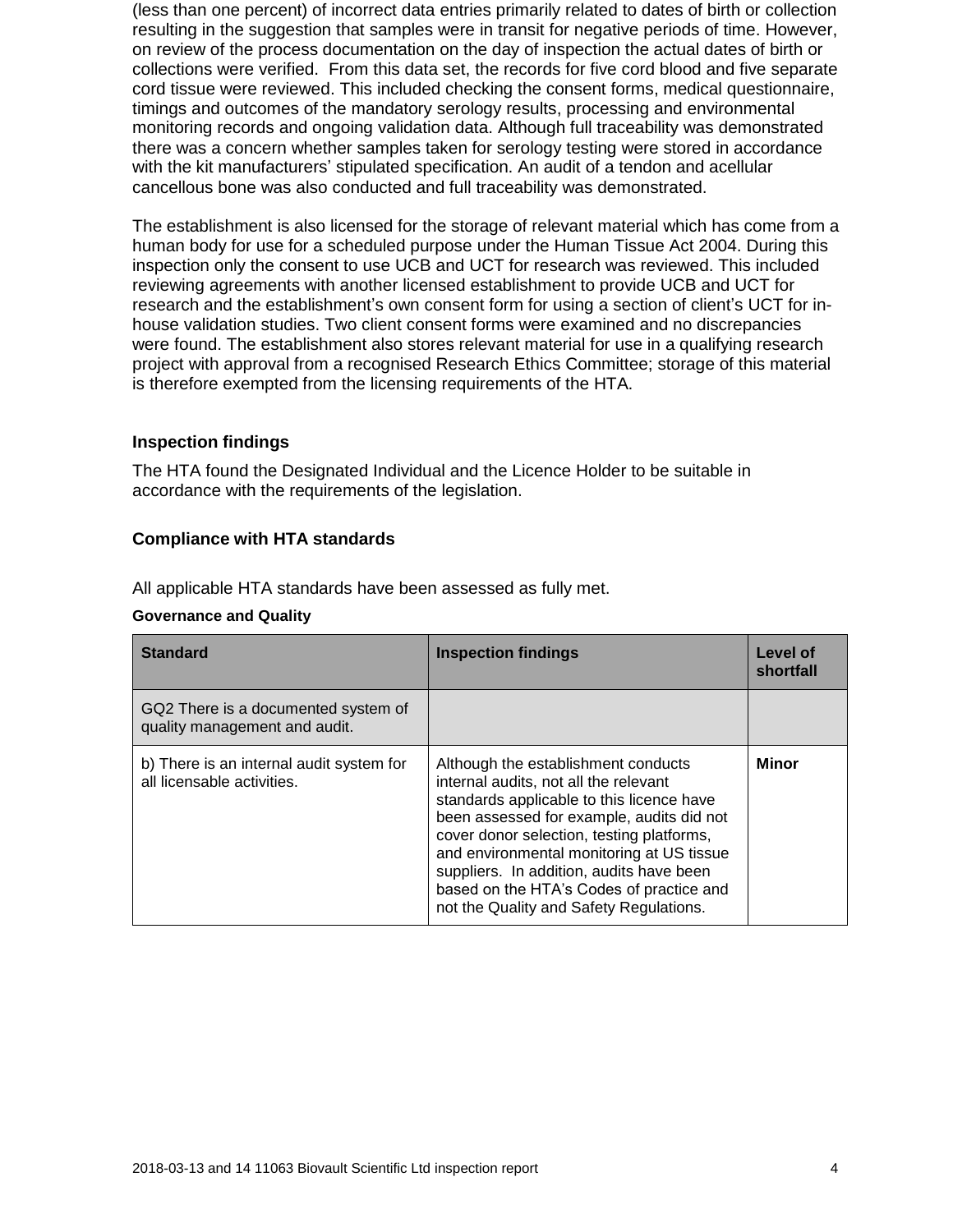| GQ5 There are documented procedures<br>for donor selection and exclusion,<br>including donor criteria.                                                                                                          |                                                                                                                                                                                                                                                                                                                                                                                                                                                                                                                                                                                                                                                                                                     |              |
|-----------------------------------------------------------------------------------------------------------------------------------------------------------------------------------------------------------------|-----------------------------------------------------------------------------------------------------------------------------------------------------------------------------------------------------------------------------------------------------------------------------------------------------------------------------------------------------------------------------------------------------------------------------------------------------------------------------------------------------------------------------------------------------------------------------------------------------------------------------------------------------------------------------------------------------|--------------|
| b) The testing of donors by the<br>establishment or a third party on behalf<br>of the establishment is carried out in<br>accordance with the requirements of<br>Directions 003/2010.                            | Testing of donors is undertaken by a third<br>party on behalf of the establishment. The<br>blood sample storage and testing times<br>stipulated in serology testing kits used by<br>the third party is not in line with the<br>establishment's practices. For example, the<br>Nucleic Acid amplification test kit for HIV<br>stipulates that the plasma sample should be<br>stored at 2°C-8°C for no longer than 12<br>hours or frozen at -20°C to - 80°C. Donor<br>whole blood samples are routinely in transit<br>for more than 12 hours.<br>The establishment had been previously<br>advised, by the HTA, to ensure that<br>samples for serology testing meet the<br>required kit specification. | Major        |
| GQ7 There are systems to ensure that<br>all adverse events are investigated<br>promptly.                                                                                                                        |                                                                                                                                                                                                                                                                                                                                                                                                                                                                                                                                                                                                                                                                                                     |              |
| procedures<br>a) There are<br>for<br>the<br>identification, reporting, investigation<br>and recording of adverse events and<br>reactions, including documentation of<br>any corrective or preventative actions. | A review of the incident records revealed a<br>number of occasions when the incidents<br>should have been reported as a Serious<br><b>Adverse Events and Serious Reactions</b><br>(SAEARs) to the HTA within 24 hours of<br>discovery. These included the failure of a<br>controlled-rate freezer and using out-of-<br>date flow cytometry controls.                                                                                                                                                                                                                                                                                                                                                | <b>Minor</b> |

# **Premises, Facilities and Equipment**

| PFE2 Environmental controls are in place to avoid potential contamination                                                                                                                                                                              |                                                                                                                                                                                                                                                                                                                                                                                                                                                                                                                                                                                                                                                                                                                                                                                                                                                                                                                         |       |  |  |
|--------------------------------------------------------------------------------------------------------------------------------------------------------------------------------------------------------------------------------------------------------|-------------------------------------------------------------------------------------------------------------------------------------------------------------------------------------------------------------------------------------------------------------------------------------------------------------------------------------------------------------------------------------------------------------------------------------------------------------------------------------------------------------------------------------------------------------------------------------------------------------------------------------------------------------------------------------------------------------------------------------------------------------------------------------------------------------------------------------------------------------------------------------------------------------------------|-------|--|--|
| b) Where processing of tissues and / or<br>cells involves exposure to the<br>environment, it occurs in an appropriate,<br>monitored environment as required by<br>Directions 003/2010.<br>c) There are procedures for cleaning<br>and decontamination. | The HTA's Guide to Quality and Safety<br>Assurance for Human Tissue and Cells for<br>Patient Treatment, which forms the Annex<br>to Directions 003/2010, sets out that where<br>tissues or cells are exposed to the<br>environment during processing, without a<br>subsequent microbial inactivation process,<br>then this must be in a working environment<br>with air particle counts and microbial colony<br>counts equivalent to those of Grade A as<br>defined in the current European Guide to<br>Good Manufacturing Practice (GMP),<br>Annex 1 of Directive 2003/94/EC. The<br>background environment for the processing<br>of the tissue must be at least equivalent to<br>Grade D. To demonstrate compliance with<br>the requisite air particle requirements<br>measurements must be taken at rest and in<br>operation.<br>During the inspection, it was noted that<br>active air sampling of the Grade B area | Major |  |  |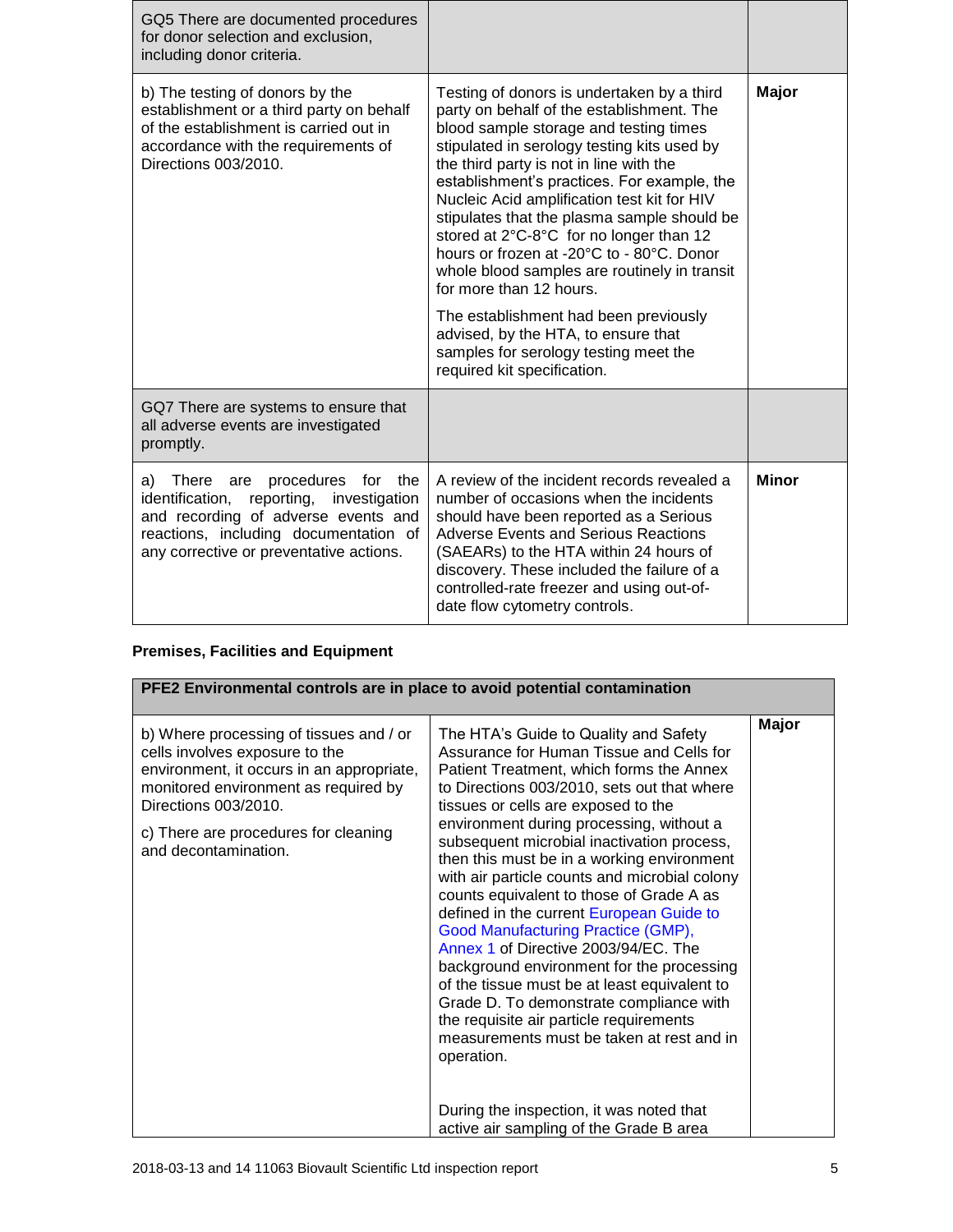| takes place only for the first ten minutes,<br>when the clean room is being prepared for<br>processing, and there is only one member<br>of staff present. Similarly active air<br>sampling takes place only during the first<br>ten minutes of processing in the Grade A<br>cabinet. If processing takes longer than ten<br>minutes, as observed during the inspection<br>for PBSC processing, the environment is<br>not monitored in such a way as to<br>demonstrate that microbial colony counts<br>equivalent to those of Grade A have been<br>achieved. |  |
|-------------------------------------------------------------------------------------------------------------------------------------------------------------------------------------------------------------------------------------------------------------------------------------------------------------------------------------------------------------------------------------------------------------------------------------------------------------------------------------------------------------------------------------------------------------|--|
| Other aspects of the establishment's<br>procedures were not consistent with the<br>requirement to monitor the environment<br>within the clean room and to have<br>appropriate procedures in place for<br>cleaning and decontamination. For<br>example:                                                                                                                                                                                                                                                                                                      |  |
| The establishment has made no<br>provision within its procedures for<br>the routine monitoring of the<br>transfer hatch between the tissue<br>reception area and the clean room,<br>or of the heat sealers used within<br>the clean room.                                                                                                                                                                                                                                                                                                                   |  |
| Gas or water taps in one of the<br>٠<br>microbiological safety cabinets<br>have been removed but the port<br>holes have not been covered. No<br>formal consideration has been<br>given to the impact these changes<br>may have had on the suitability of<br>the establishment's cleaning and<br>monitoring procedures or on the air<br>flow within the cabinet.                                                                                                                                                                                             |  |
| Staff do not consistently spray their<br>gloves after disposing items into<br>the clean room's central waste bin<br>or prior to beginning processing<br>within the Grade A cabinet.                                                                                                                                                                                                                                                                                                                                                                         |  |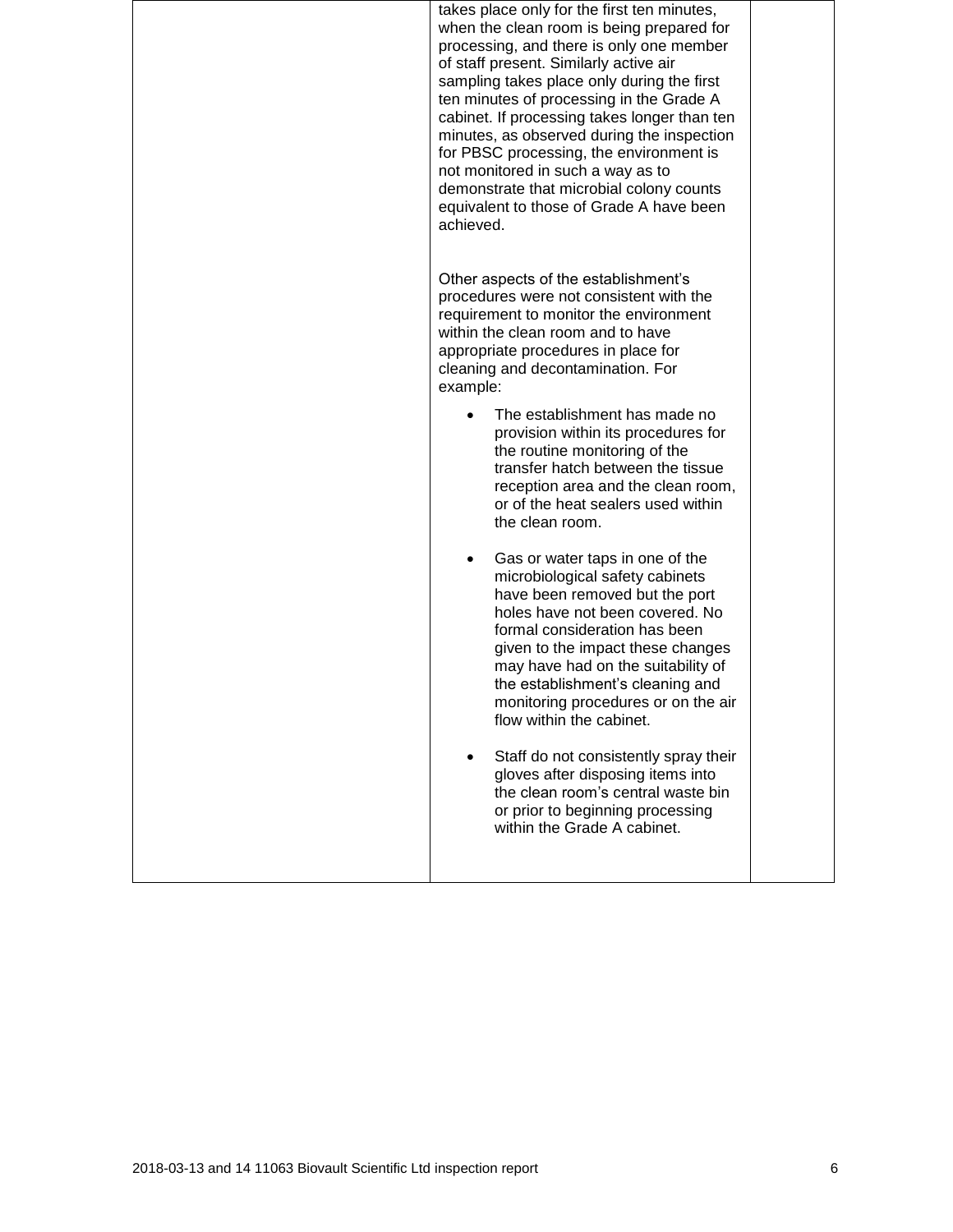**PFE5 Equipment is appropriate for use, maintained, quality assured, validated and where appropriate monitored**

| c) Equipment affecting critical<br>processes and storage parameters is<br>identified and monitored to detect<br>malfunctions and defects and<br>procedures are in place to take any<br>corrective actions. | In the event of a controlled-rate freezer<br>(CRF) failing to reach -60°C the UCB or<br>UCT will be transferred to another CRF that<br>is within 30°C of the sample temperature.<br>However, there was evidence of an<br>incidence when the samples were placed<br>when the freezer was not within 30°C. The<br>establishment did not provide any validation<br>data to support this procedure. | Minor |
|------------------------------------------------------------------------------------------------------------------------------------------------------------------------------------------------------------|-------------------------------------------------------------------------------------------------------------------------------------------------------------------------------------------------------------------------------------------------------------------------------------------------------------------------------------------------------------------------------------------------|-------|

## **Advice**

The HTA advises the DI to consider the following to further improve practices:

| No. | <b>Standard</b>   | <b>Advice</b>                                                                                                                                                                                                                                                                                                                                                                 |
|-----|-------------------|-------------------------------------------------------------------------------------------------------------------------------------------------------------------------------------------------------------------------------------------------------------------------------------------------------------------------------------------------------------------------------|
| 1.  | GQ1b              | The DI is advised to review the SOP for recording flow cytometry data, and the<br>product specifications agreed with partner offices, to ensure that they reflect<br>current practices.                                                                                                                                                                                       |
| 2.  | GQ1k              | The DI is advised to review the SOP for "Product failure, Discard and Returns<br>Policy" to ensure suitable checks are in place to determine whether frozen<br>muscoskeletal products have been removed, repackaged by the end-user and<br>subsequently returned to the establishment.                                                                                        |
| 3.  | GQ <sub>2</sub> b | The DI is advised to incorporate the cord blood and cord tissue location<br>checks they undertake in response to client queries as part of their internal<br>sample traceability audit.                                                                                                                                                                                       |
| 4.  | GQ4b              | The DI is advised to conduct regular audits of the UCB and UCT sample<br>receipt records to ensure accurate records are maintained.                                                                                                                                                                                                                                           |
| 5.  | GO4k              | The end user agreement for muscoskeletal tissue and membranes requires<br>that the traceability label is kept in the patient records. However, each product<br>has two labels, one from the tissue bank and a second label created by the<br>establishment upon receipt of the product. The DI is advised to clarify which<br>label end users must retain in patient records. |
| 6.  | GQ <sub>5</sub> b | The DI is advised to request that the third party testing laboratory includes the<br>date when the serology tests were conducted on the test report.                                                                                                                                                                                                                          |
| 7.  | GQ7a              | The DI is advised to review the SOP for SAEARs reporting and remove<br>reference to the Human Tissue Act 2004 and ensure that suitable examples of<br>SAEARs are included.                                                                                                                                                                                                    |
| 8.  | PFE <sub>2a</sub> | Although the establishment deals with non-conforming frozen muscoskeletal<br>tissue and membranes almost immediately, the DI is advised to make<br>provision for a quarantine area in the -80°C freezer.                                                                                                                                                                      |
| 9.  | PFE <sub>2b</sub> | Staff record the displayed pressure readings in the change areas and clean<br>rooms. The DI is advised to amend this form so that the pressure differential<br>between the containment areas is documented.                                                                                                                                                                   |
| 10. | PFE2d             | Processing waste is placed either in clinical waste or sharps bins located in the                                                                                                                                                                                                                                                                                             |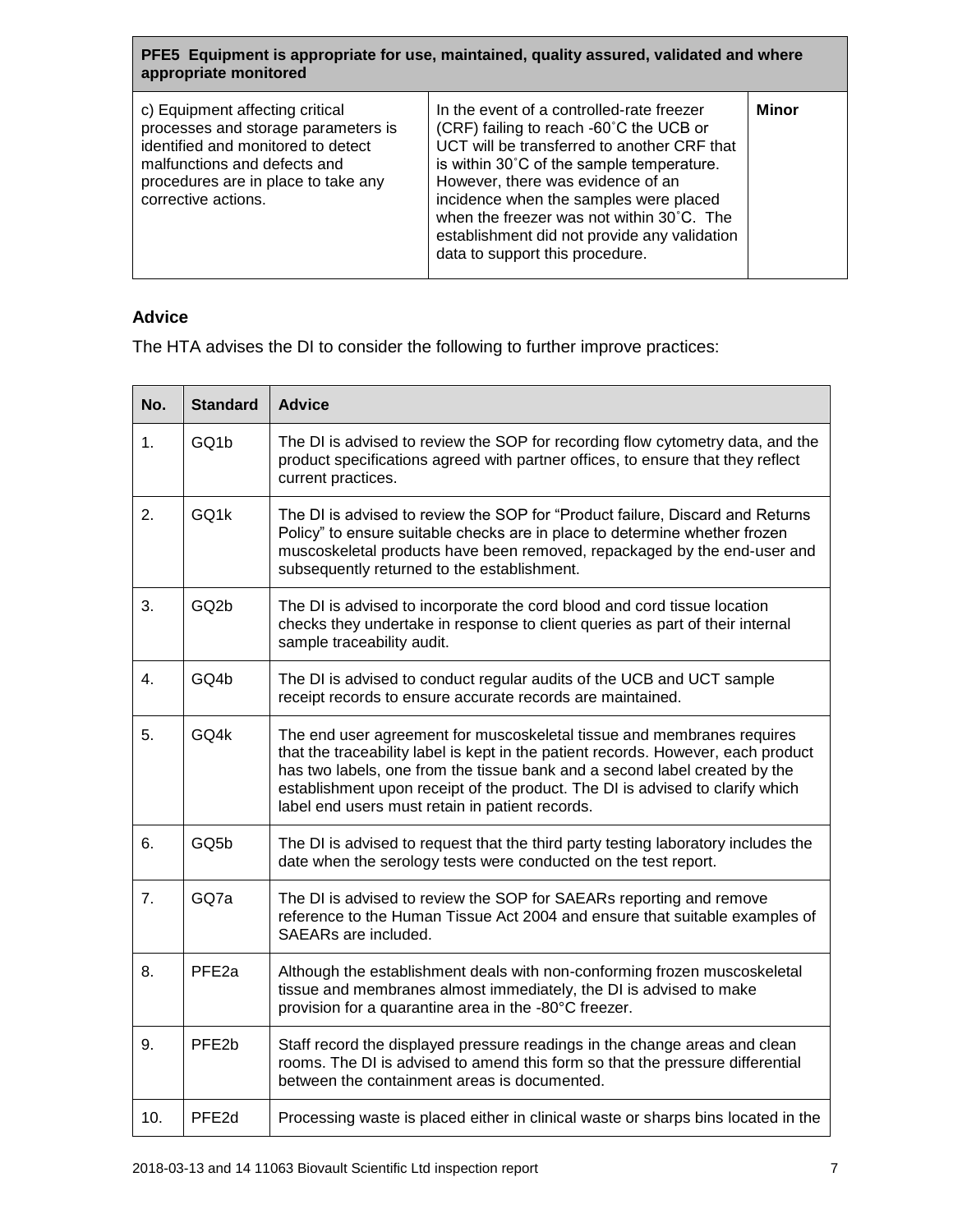|     |                   | middle of the clean room. The DI is advised to risk assess the location of the<br>bins, and the frequency at which the sharps bin is emptied.                                                                                                                                                                                       |
|-----|-------------------|-------------------------------------------------------------------------------------------------------------------------------------------------------------------------------------------------------------------------------------------------------------------------------------------------------------------------------------|
| 11. | PFE3c             | The DI is advised to review the levels of consumables stored in the Grade B<br>area and ensure that only the requisite amount of stock is brought into the<br>clean room.                                                                                                                                                           |
| 12. | PFE <sub>5a</sub> | The incubators are calibrated in-house. Every three months, a temperature<br>monitor is place on the middle shelf and the temperature recorded is checked<br>against the digital read out. The DI is advised to extend the locations where<br>the monitor is placed to confirm temperature uniformity throughout the<br>incubators. |

## **Concluding comments**

There were a number of strengths and areas of good practice observed during this inspection. The establishment holds regular meetings with the HTA-licensed establishment that procures PBSCs, BM and DLIs. As well as holding Joint Accreditation Committee-ISCT (Europe) & EBMT (JACIE) accreditation, the establishment is now accredited by the American Association of Blood Banks [\(AABB\)](http://www.aabb.org/about/Pages/default.aspx).

There are a number of areas of practice that require improvement, resulting in two major shortfalls and three minor shortfalls. The HTA has given advice to the Designated Individual with respect to Governance and Quality systems and Premises, Facilities and Equipment

The HTA requires that the Designated Individual addresses the shortfalls by submitting a completed corrective and preventative action (CAPA) plan within 14 days of receipt of the final report (refer to Appendix 2 for recommended timeframes within which to complete actions). The HTA will then inform the establishment of the evidence required to demonstrate that the actions agreed in the plan have been completed.

The HTA has assessed the establishment as suitable to be licensed for the activities specified subject to corrective and preventative actions being implemented to meet the shortfalls identified during the inspection.

# **Report sent to DI for factual accuracy: 25 April 2018**

**Report returned from DI: 06 June 2018**

**Final report issued: 07 June 2018**

# **Completion of corrective and preventative actions (CAPA) plan**

Based on information provided, the HTA is satisfied that the establishment has completed the agreed actions in the CAPA plan and in doing so has taken sufficient action to correct all shortfalls addressed in the Inspection Report.

**Date: 15 January 2020**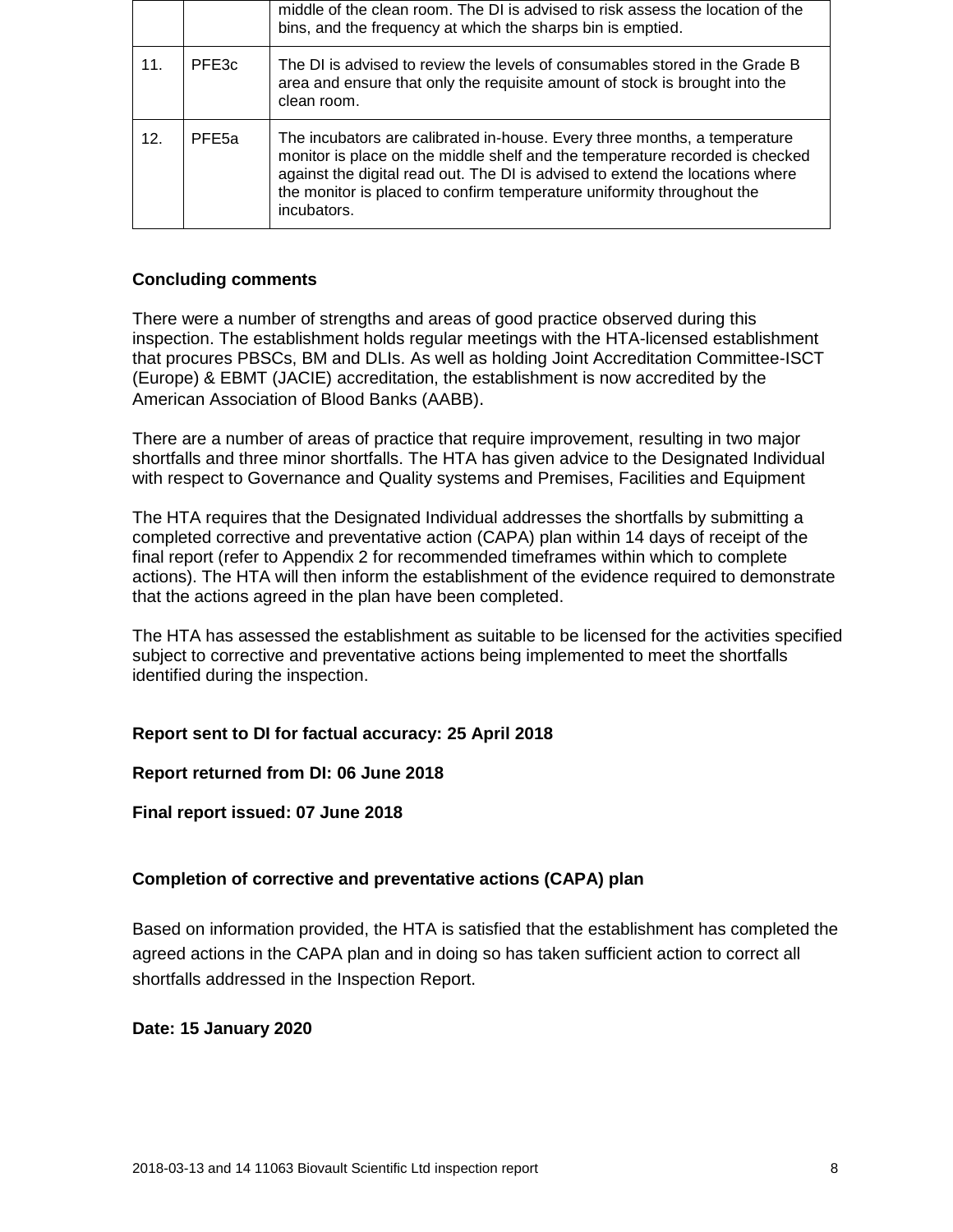## **Appendix 1: HTA standards**

The HTA standards applicable to this establishment are shown below; those not assessed during the inspection are shown in grey text. Individual standards which are not applicable to this establishment have been excluded.

## **Human Tissue (Quality and Safety for Human Application) Regulations 2007 Standards**

### **Standard**

C1 Consent is obtained in accordance with the requirements of the HT Act 2004, the Human Tissue (Quality and Safety for Human Application) Regulations 2007 and as set out in the HTA's Codes of Practice.

a) If the establishment acts as a procurer of tissues and / or cells, there is an established process for acquiring donor consent which meets the requirements of the HT Act 2004 the Human Tissue (Quality and Safety for Human Application) Regulations 2007 (Q&S Regulations) and the HTA's Codes of Practice

b) If there is a third party procuring tissues and / or cells on behalf of the establishment the third party agreement ensures that consent is obtained in accordance with the requirements of the HT Act 2004, the Q&S Regulations and the HTA's Codes of Practice.

c) The establishment or the third party's procedure on obtaining donor consent includes how potential donors are identified and who is able to take consent.

d) Consent forms comply with the HTA Codes of Practice.

e) Completed consent forms are included in records and are made accessible to those using or releasing tissue and / or cells for a Scheduled Purpose.

C2 Information about the consent process is provided and in a variety of formats.

a) The procedure on obtaining consent details what information will be provided to donors. As a minimum, the information specified by Directions 003/2010 is included.

b) If third parties act as procurers of tissues and / or cells, the third party agreement details what information will be provided to donors. As a minimum, the information specified by Directions 003/2010 is included.

c) Information is available in suitable formats and there is access to independent interpreters when required.

d) There are procedures to ensure that information is provided to the donor or donor's family by trained personnel.

C3 Staff involved in seeking consent receive training and support in the implications and essential requirements of taking consent.

a) Staff involved in obtaining consent are provided with training on how to take informed consent in accordance with the requirements of the HT Act 2004 and Code of Practice on Consent.

b) Training records are kept demonstrating attendance at training on consent.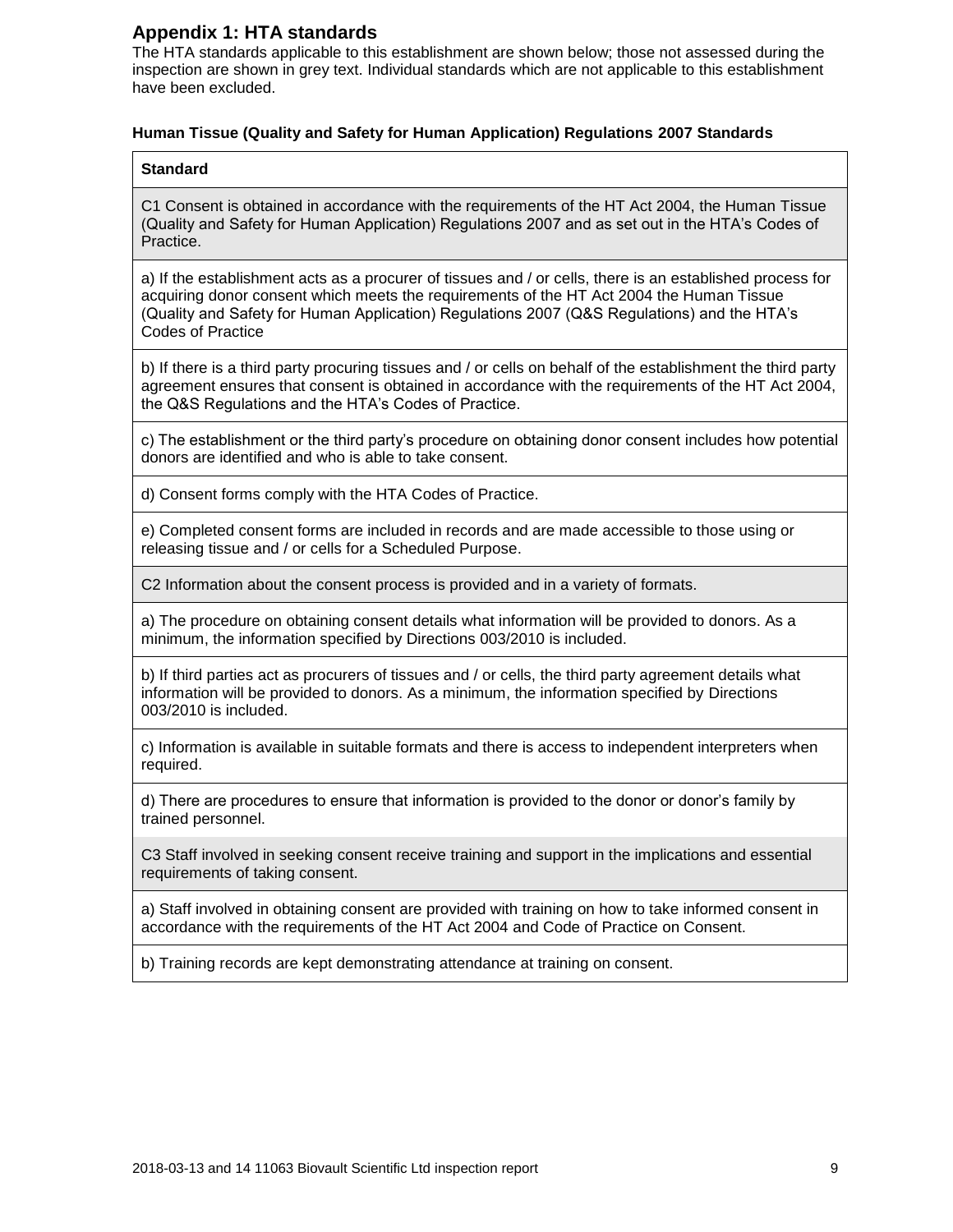### **Standard**

GQ1 All aspects of the establishment's work are supported by ratified documented policies and procedures as part of the overall governance process.

a) There is an organisational chart clearly defining the lines of accountability and reporting relationships.

b) There are procedures for all licensable activities that ensure integrity of tissue and / or cells and minimise the risk of contamination.

c) There are regular governance meetings, for example health and safety, risk management and clinical governance committees, which are recorded by agendas and minutes.

d) There is a document control system to ensure that changes to documents are reviewed, approved, dated and documented by an authorised person and only current documents are in use.

e) There are procedures for tissue and / or cell procurement, which ensure the safety of living donors.

f) There are procedures for tissue and / or cell procurement, which ensure the dignity of deceased donors.

g) There are procedures to ensure that an authorised person verifies that tissues and / or cells received by the establishment meet required specifications.

h) There are procedures for the management and quarantine of non-conforming consignments or those with incomplete test results, to ensure no risk of cross contamination.

i) There are procedures to ensure tissues and / or cells are not released from quarantine until verification has been completed and recorded.

j) There are procedures detailing the critical materials and reagents used and where applicable, materials and reagents meet the standards laid down by the European directives on medical devices and in vitro diagnostic medical devices.

k) There is a procedure for handling returned products.

l) There are procedures to ensure that in the event of termination of activities for whatever reason, stored tissues and / or cells are transferred to another licensed establishment or establishments.

m) The criteria for allocating tissues and / or cells to patients and health care institutions are documented and made available to these parties on request.

n) The establishment ensures imports from non EEA states meet the standards of quality and safety set out in Directions 003/2010.

o) There is a complaints system in place.

p) There are written agreements with third parties whenever an activity takes place that has the potential to influence the quality and safety of human tissues and / or cells.

q) There is a record of agreements established with third parties.

r) Third party agreements specify the responsibilities of the third party and meet the requirements set out in Directions 003/2010.

s) Third party agreements specify that the third party will inform the establishment in the event of a serious adverse reaction or event.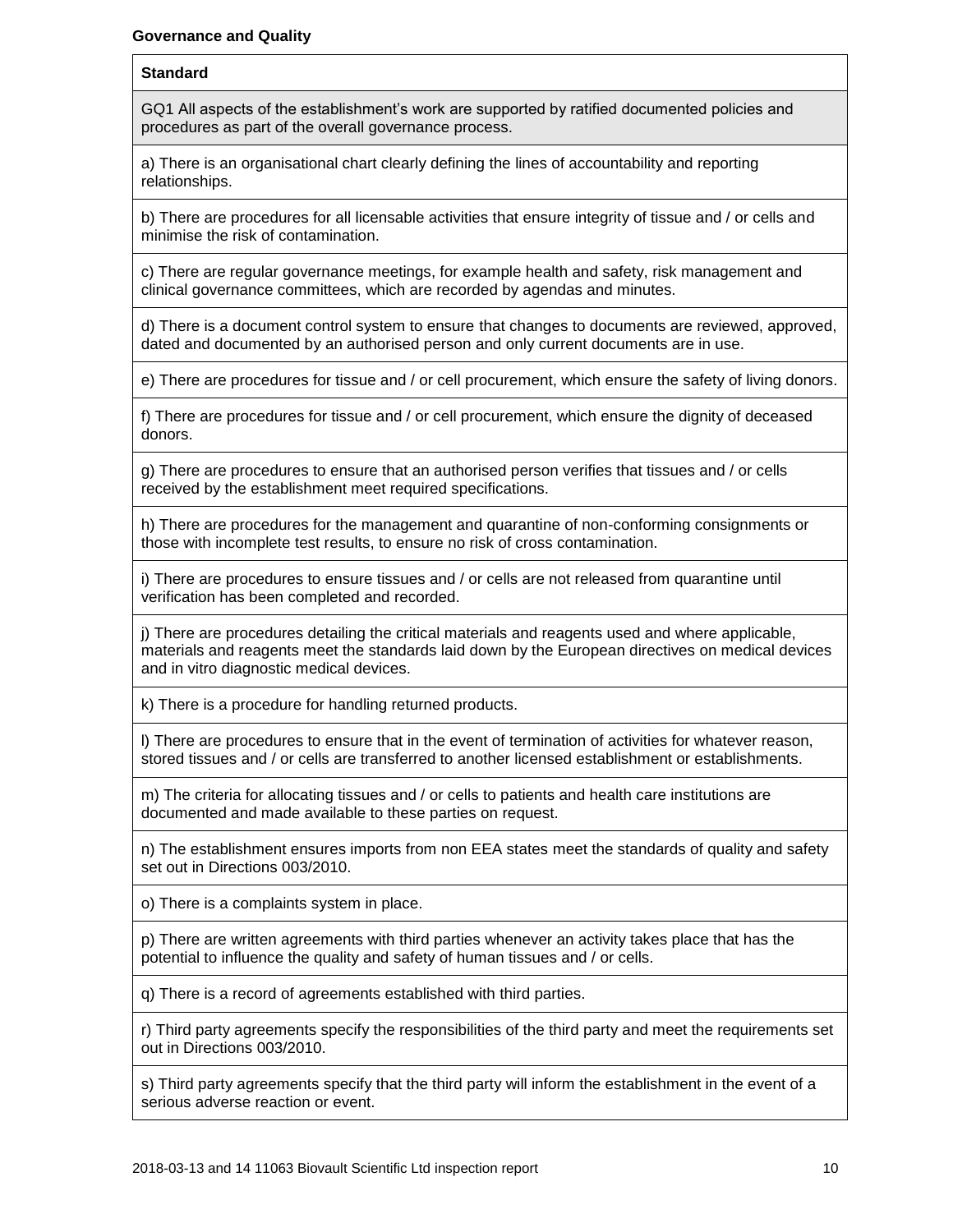t) There are procedures for the re-provision of service in an emergency.

GQ2 There is a documented system of quality management and audit.

a) There is a quality management system which ensures continuous and systematic improvement.

b) There is an internal audit system for all licensable activities.

c) An audit is conducted in an independent manner at least every two years to verify compliance with protocols and HTA standards, and any findings and corrective actions are documented.

d) Processes affecting the quality and safety of tissues and / or cells are validated and undergo regular evaluation to ensure they continue to achieve the intended results.

GQ3 Staff are appropriately qualified and trained in techniques relevant to their work and are continuously updating their skills.

a) There are clearly documented job descriptions for all staff.

b) There are orientation and induction programmes for new staff.

c) There are continuous professional development (CPD) plans for staff and attendance at training is recorded.

d) There is annual documented mandatory training (e.g. health and safety and fire).

e) Personnel are trained in all tasks relevant to their work and their competence is recorded.

f) There is a documented training programme that ensures that staff have adequate knowledge of the scientific and ethical principles relevant to their work, and the regulatory context.

g) There is a documented training programme that ensures that staff understand the organisational structure and the quality systems used within the establishment.

h) There is a system of staff appraisal.

i) Where appropriate, staff are registered with a professional or statutory body.

j) There are training and reference manuals available.

k) The establishment is sufficiently staffed to carry out its activities.

GQ4 There is a systematic and planned approach to the management of records.

a) There are procedures for the creation, identification, maintenance, access, amendment, retention and destruction of records.

b) There is a system for the regular audit of records and their content to check for completeness, legibility and accuracy and to resolve any discrepancies found.

c) Written records are legible and indelible. Records kept in other formats such as computerised records are stored on a validated system.

d) There is a system for back-up / recovery in the event of loss of computerised records.

e) The establishment keeps a register of the types and quantities of tissues and / or cells that are procured, tested, preserved, processed, stored and distributed or otherwise disposed of, and on the origin and destination of tissues and cells intended for human application.

f) There are procedures to ensure that donor documentation, as specified by Directions 003/2010, is collected and maintained.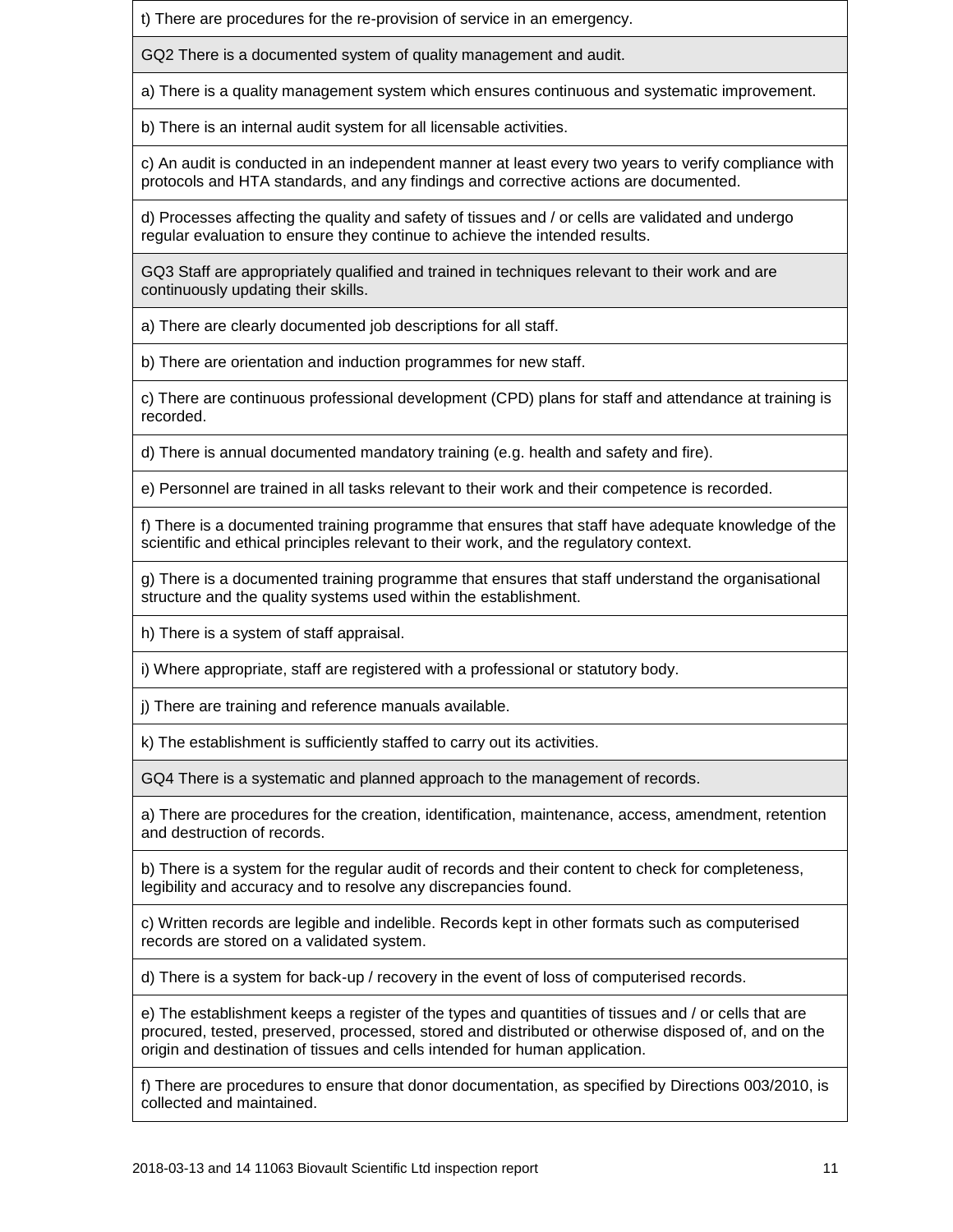g) There is a system to ensure records are secure and that donor confidentiality is maintained in accordance with Directions 003/2010.

h) Raw data which are critical to the safety and quality of tissues and cells are kept for 10 years after the use, expiry date or disposal of tissues and / or cells.

i) The minimum data to ensure traceability from donor to recipient as required by Directions 003/2010 are kept for 30 years after the use, expiry or disposal of tissues and / or cells.

j) Records are kept of products and material coming into contact with the tissues and / or cells.

k) There are documented agreements with end users to ensure they record and store the data required by Directions 003/2010.

l) The establishment records the acceptance or rejection of tissue and / or cells that it receives and in the case of rejection why this rejection occurred.

m) In the event of termination of activities of the establishment a contingency plan to ensure records of traceability are maintained for 10 or 30 years as required.

GQ5 There are documented procedures for donor selection and exclusion, including donor criteria.

a) Donors are selected either by the establishment or the third party acting on its behalf in accordance with the criteria required by Directions 003/2010.

b) The testing of donors by the establishment or a third party on behalf of the establishment is carried out in accordance with the requirements of Directions 003/2010.

c) In cases other than autologous donors, donor selection is carried out by authorised personnel and signed and reviewed by a qualified health professional.

d) There is a system in place either at the establishment or at a third party acting on its behalf to record results of donor selection and associated tests.

e) Testing of donor samples is carried out using CE marked diagnostic tests.

f) Samples taken for donor testing are clearly labelled with the time and place the sample was taken and a unique donor identification code.

GQ6 A coding and records system facilitates traceability of tissues and / or cells, ensuring a robust audit trail.

a) There is a donor identification system which assigns a unique code to each donation and to each of the products associated with it.

b) An audit trail is maintained, which includes details of when the tissues and / or cells were acquired and from where, the uses to which the tissues and / or cells were put, when the tissues and / or cells were transferred elsewhere and to whom.

c) The establishment has procedures to ensure that tissues and / or cells imported, procured, processed, stored, distributed and exported are traceable from donor to recipient and vice versa.

GQ7 There are systems to ensure that all adverse events, reactions and/or incidents are investigated promptly.

a) There are procedures for the identification, reporting, investigation and recording of adverse events and reactions, including documentation of any corrective or preventative actions.

b) There is a system to receive and distribute national and local information (e.g. HTA regulatory alerts) and notify the HTA and other establishments as necessary of serious adverse events or reactions.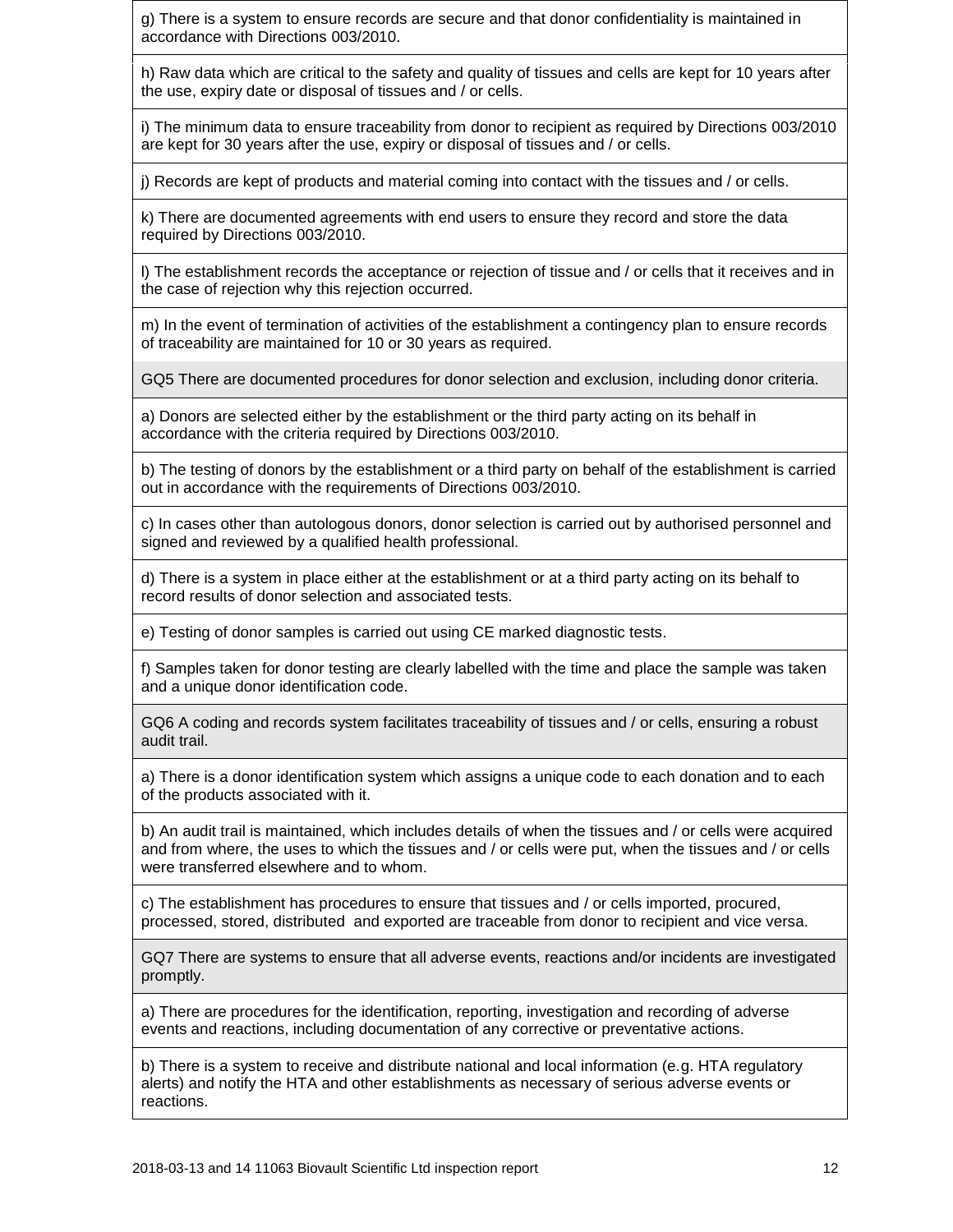c) The responsibilities of personnel investigating adverse events and reactions are clearly defined.

d) There are procedures to identify and decide the fate of tissues and / or cells affected by an adverse event, reaction or deviation from the required quality and safety standards.

e) In the event of a recall, there are personnel authorised within the establishment to assess the need for a recall and if appropriate initiate and coordinate a recall.

f) There is an effective, documented recall procedure which includes a description of responsibilities and actions to be taken in the event of a recall including notification of the HTA and pre-defined times in which actions must be taken.

g) Establishments distributing tissue and / or cells provide information to end users on how to report a serious adverse event or reaction and have agreements with them specifying that they will report these events or reactions.

h) Establishments distributing tissues and / or cells have systems to receive notifications of serious adverse events and reactions from end users and notify the HTA.

GQ8 Risk assessments of the establishment's practices and processes are completed regularly and are recorded and monitored appropriately.

a) There are documented risk assessments for all practices and processes.

b) Risk assessments are reviewed regularly, as a minimum annually or when any changes are made that may affect the quality and safety of tissues and cells.

c) Staff can access risk assessments and are made aware of local hazards at training.

d) A documented risk assessment is carried out to decide the fate of any tissue and / or cells stored prior to the introduction of a new donor selection criteria or a new processing step, which enhances the quality and safety of tissue and / or cells.

## **Premises, Facilities and Equipment**

### **Standard**

PFE1 The premises are fit for purpose.

a) A risk assessment has been carried out of the premises to ensure that they are fit for purpose.

b) There are procedures to review and maintain the safety of staff, visitors and patients.

c) The premises have sufficient space for procedures to be carried out safely and efficiently.

d) Where appropriate, there are procedures to ensure that the premises are of a standard that ensures the dignity of deceased persons.

e) There are procedures to ensure that the premises are secure and confidentiality is maintained.

f) There is access to a nominated, registered medical practitioner and / or a scientific advisor to provide advice and oversee the establishment's medical and scientific activities.

PFE2 Environmental controls are in place to avoid potential contamination.

a) Tissues and / or cells stored in quarantine are stored separately from tissue and / or cells that have been released from quarantine.

b) Where processing of tissues and / or cells involves exposure to the environment, it occurs in an appropriate, monitored environment as required by Directions 003/2010.

c) There are procedures for cleaning and decontamination.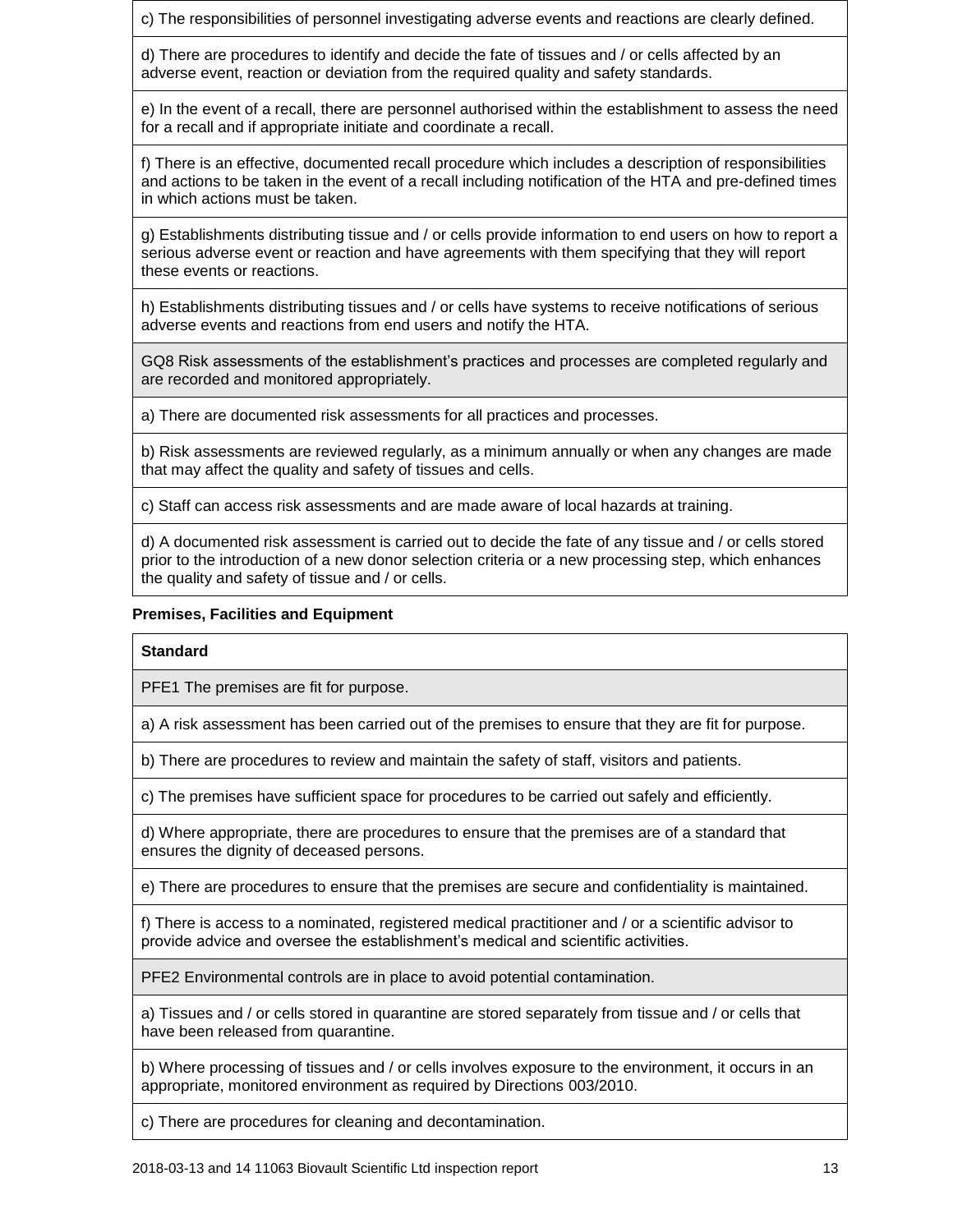d) Staff are provided with appropriate protective clothing and equipment that minimise the risk of contamination of tissue and / or cells and the risk of infection to themselves.

PFE3 There are appropriate facilities for the storage of tissues and / or cells, consumables and records.

a) Tissues, cells, consumables and records are stored in secure environments and precautions are taken to minimise risk of damage, theft or contamination.

b) There are systems to deal with emergencies on a 24 hour basis.

c) Tissues and / or cells are stored in controlled, monitored and recorded conditions that maintain tissue and / or cell integrity.

d) There is a documented, specified maximum storage period for tissues and / or cells.

PFE4 Systems are in place to protect the quality and integrity of tissues and / or cells during transport and delivery to its destination.

a) There is a system to ensure tissue and / or cells are not distributed until they meet the standards laid down by Directions 003/2010.

b) There are procedures for the transport of tissues and / or cells which reflect identified risks associated with transport.

c) There is a system to ensure that traceability of tissues and / or cells is maintained during transport.

d) Records are kept of transportation and delivery.

e) Tissues and / or cells are packaged and transported in a manner and under conditions that minimise the risk of contamination and ensure their safety and quality.

f) There are third party agreements with courier or transport companies to ensure that any specific transport conditions required are maintained.

g) Critical transport conditions required to maintain the properties of tissue and / or cells are defined and documented.

h) Packaging and containers used for transportation are validated to ensure they are fit for purpose.

i) Primary packaging containing tissues and / or cells is labelled with the information required by Directions.

j) Shipping packaging containing tissues and / or cells is labelled with the information required by Directions.

PFE5 Equipment is appropriate for use, maintained, quality assured, validated and where appropriate monitored.

a) Critical equipment and technical devices are identified, validated, regularly inspected and records are maintained.

b) Critical equipment is maintained and serviced in accordance with the manufacturer's instructions.

c) Equipment affecting critical processes and storage parameters is identified and monitored to detect malfunctions and defects and procedures are in place to take any corrective actions.

d) New and repaired equipment is validated before use and this is documented.

e) There are documented agreements with maintenance companies.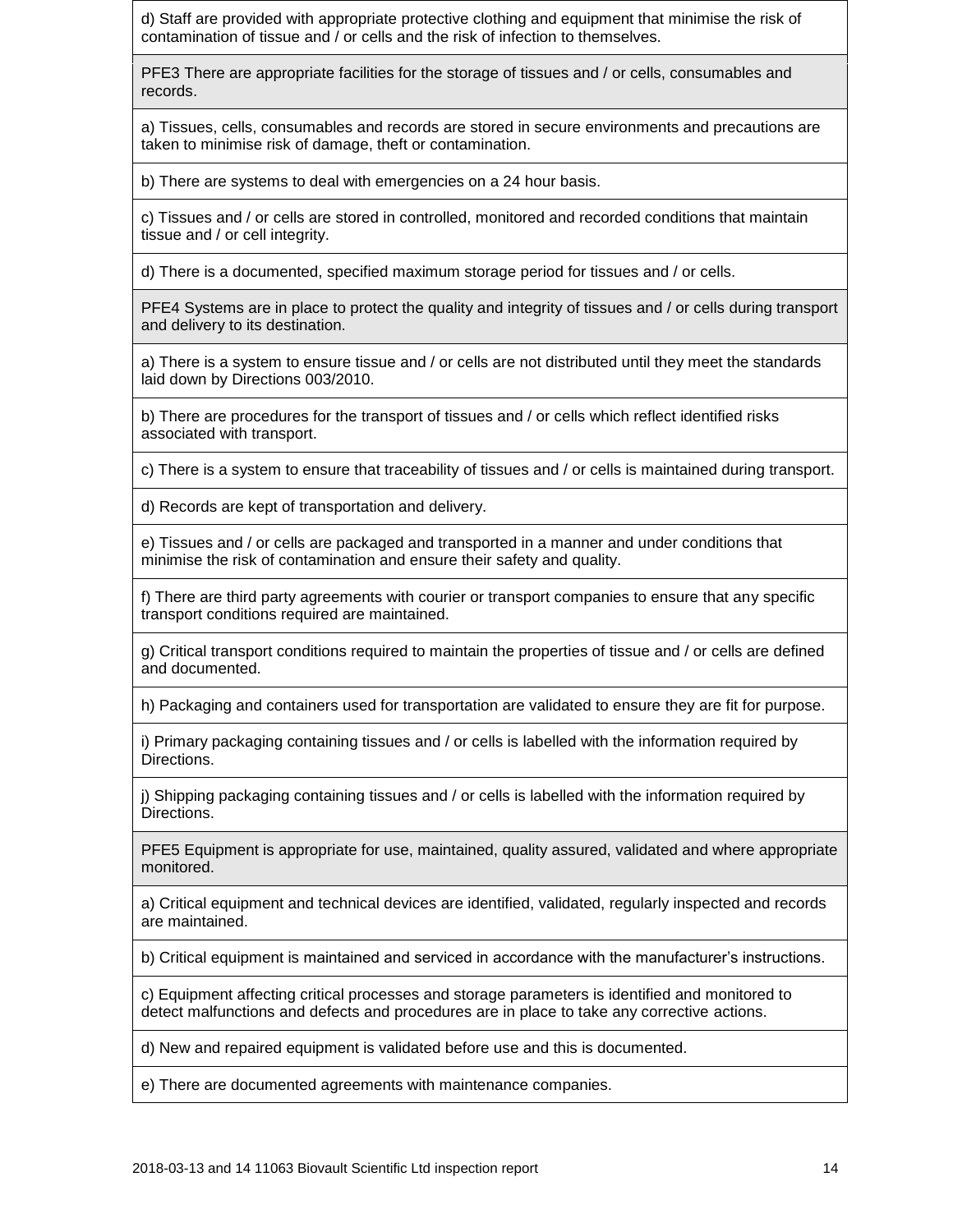f) Cleaning, disinfection and sanitation of critical equipment is performed regularly and this is recorded.

g) Instruments and devices used for procurement are sterile, validated and regularly maintained.

h) Users have access to instructions for equipment and receive training in the use of equipment and maintenance where appropriate.

i) Staff are aware of how to report an equipment problem.

j) For each critical process, the materials, equipment and personnel are identified and documented.

k) There are contingency plans for equipment failure.

#### **Disposal**

### **Standard**

D1 There is a clear and sensitive policy for disposing of tissues and / or cells.

a) The disposal policy complies with HTA's Codes of Practice.

b) The disposal procedure complies with Health and Safety recommendations.

c) There is a documented procedure on disposal which ensures that there is no cross contamination.

D2 The reasons for disposal and the methods used are carefully documented.

a) There is a procedure for tracking the disposal of tissue and / or cells that details the method and reason for disposal.

b) Disposal arrangements reflect (where applicable) the consent given for disposal.

## **Appendix 1: HTA standards**

The HTA standards applicable to this establishment are shown below; those not assessed during the inspection are shown in grey text. Individual standards which are not applicable to this establishment have been excluded.

#### **Consent standards**

**C1 Consent is obtained in accordance with the requirements of the Human Tissue Act 2004 (HT Act) and as set out in the code of practice**

a) Consent procedures are documented and these, along with any associated documents, comply with the HT Act and the HTA's Codes of Practice.

b) Consent forms are available to those using or releasing relevant material for a scheduled purpose.

c) Where applicable, there are agreements with other parties to ensure that consent is obtained in accordance with the requirements of the HT Act and the HTA's Codes of Practice.

d) Written information is provided to those from whom consent is sought, which reflects the requirements of the HT Act and the HTA's Codes of Practice.

e) Language translations are available when appropriate.

f) Information is available in formats appropriate to the situation.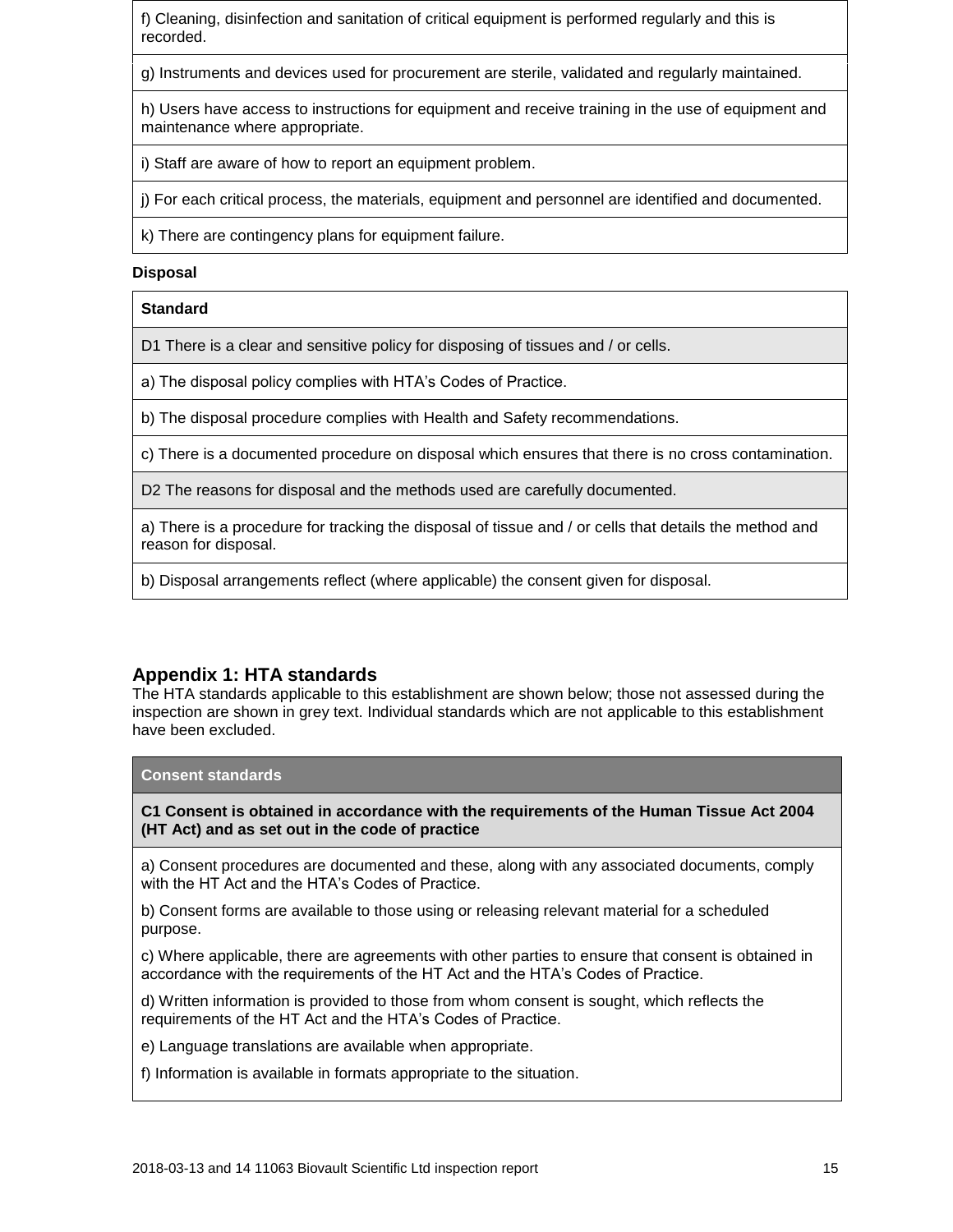## **C2 Staff involved in seeking consent receive training and support in the essential requirements of taking consent**

a) There is suitable training and support of staff involved in seeking consent, which addresses the requirements of the HT Act and the HTA's Codes of Practice.

- b) Records demonstrate up-to-date staff training.
- c) Competency is assessed and maintained.

#### **Governance and quality system standards**

**GQ1 All aspects of the establishments work are governed by documented policies and procedures as part of the overall governance process**

a) Ratified, documented and up-to-date policies and procedures are in place, covering all licensable activities.

b) There is a document control system.

c) There are change control mechanisms for the implementation of new operational procedures.

d) Matters relating to HTA-licensed activities are discussed at regular governance meetings, involving establishment staff.

e) There is a system for managing complaints.

### **GQ2 There is a documented system of audit**

a) There is a documented schedule of audits covering licensable activities.

b) Audit findings include who is responsible for follow-up actions and the timeframes for completing these.

### **GQ3 Staff are appropriately qualified and trained in techniques relevant to their work and are continuously updating their skills**

a) Qualifications of staff and all training are recorded, records showing attendance at training.

- b) There are documented induction training programmes for new staff.
- c) Training provisions include those for visiting staff.
- d) Staff have appraisals and personal development plans.

### **GQ4 There is a systematic and planned approach to the management of records**

a) There are suitable systems for the creation, review, amendment, retention and destruction of records.

b) There are provisions for back-up / recovery in the event of loss of records.

c) Systems ensure data protection, confidentiality and public disclosure (whistleblowing).

### **GQ5 There are systems to ensure that all adverse events are investigated promptly**

a) Staff are instructed in how to use incident reporting systems.

b) Effective corrective and preventive actions are taken where necessary and improvements in practice are made.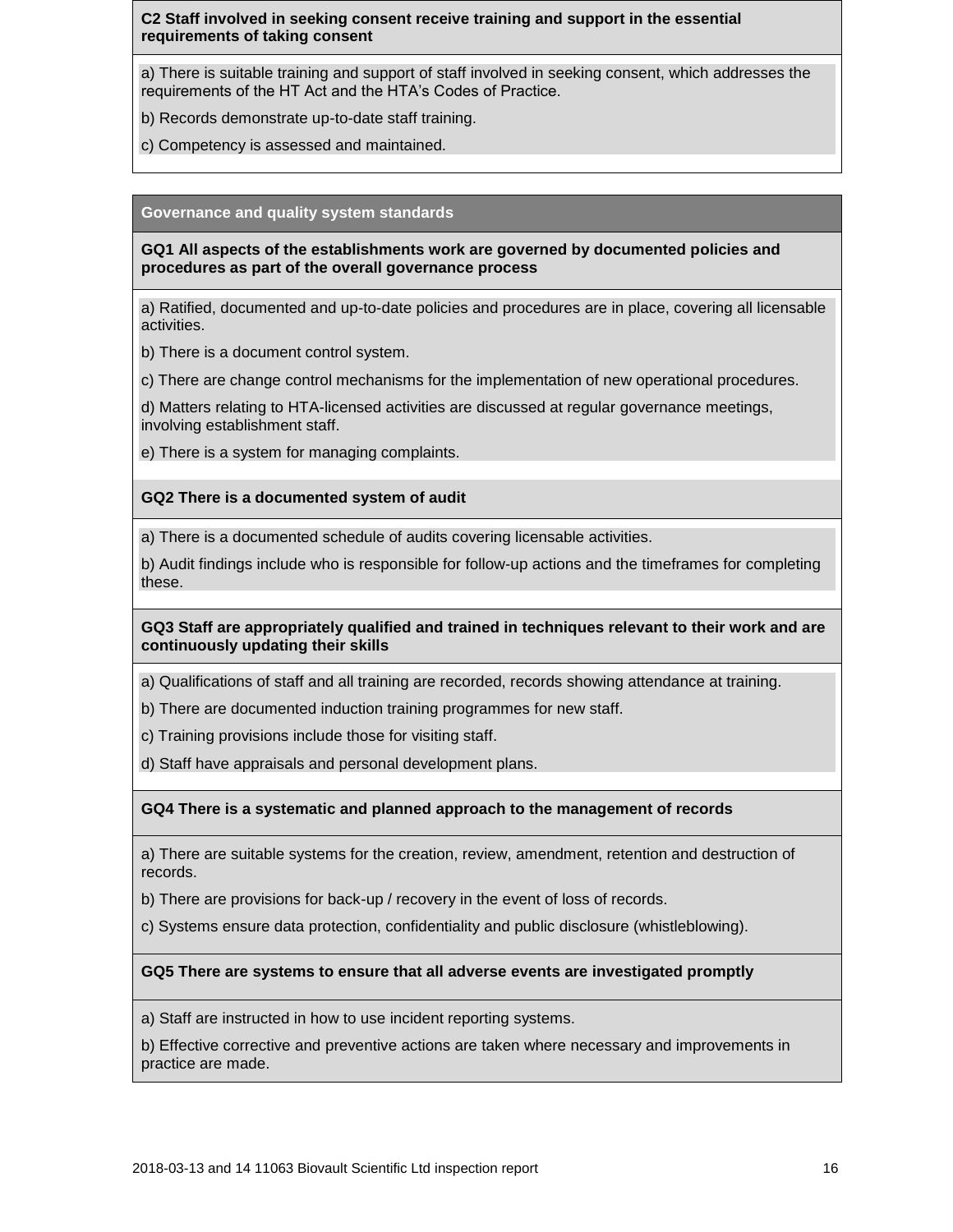## **GQ6 Risk assessments of the establishment's practices and processes are completed regularly, recorded and monitored**

a) There are documented risk assessments for all practices and processes requiring compliance with the HT Act and the HTA's Codes of Practice.

b) Risk assessments are reviewed regularly.

c) Staff can access risk assessments and are made aware of risks during training.

#### **Traceability standards**

**T1 A coding and records system facilitates the traceability of bodies and human tissue, ensuring a robust audit trail**

a) There is an identification system which assigns a unique code to each donation and to each of the products associated with it.

b) A register of donated material, and the associated products where relevant, is maintained.

c) An audit trail is maintained, which includes details of: when and where the bodies or tissue were acquired and received; the consent obtained; all sample storage locations; the uses to which any material was put; when and where the material was transferred, and to whom.

d) A system is in place to ensure that traceability of relevant material is maintained during transport.

e) Records of transportation and delivery are kept.

f) Records of any agreements with courier or transport companies are kept.

g) Records of any agreements with recipients of relevant material are kept.

#### **T2 Bodies and human tissue are disposed of in an appropriate manner**

a) Disposal is carried out in accordance with the HTA's Codes of Practice.

b) The date, reason for disposal and the method used are documented.

### **Premises, facilities and equipment standards**

### **PFE1 The premises are secure and fit for purpose**

a) An assessment of the premises has been carried out to ensure that they are appropriate for the purpose.

b) Arrangements are in place to ensure that the premises are secure and confidentiality is maintained.

c) There are documented cleaning and decontamination procedures.

### **PFE2 There are appropriate facilities for the storage of bodies and human tissue**

a) There is sufficient storage capacity.

- b) Where relevant, storage arrangements ensure the dignity of the deceased.
- c) Storage conditions are monitored, recorded and acted on when required.
- d) There are documented contingency plans in place in case of failure in storage area.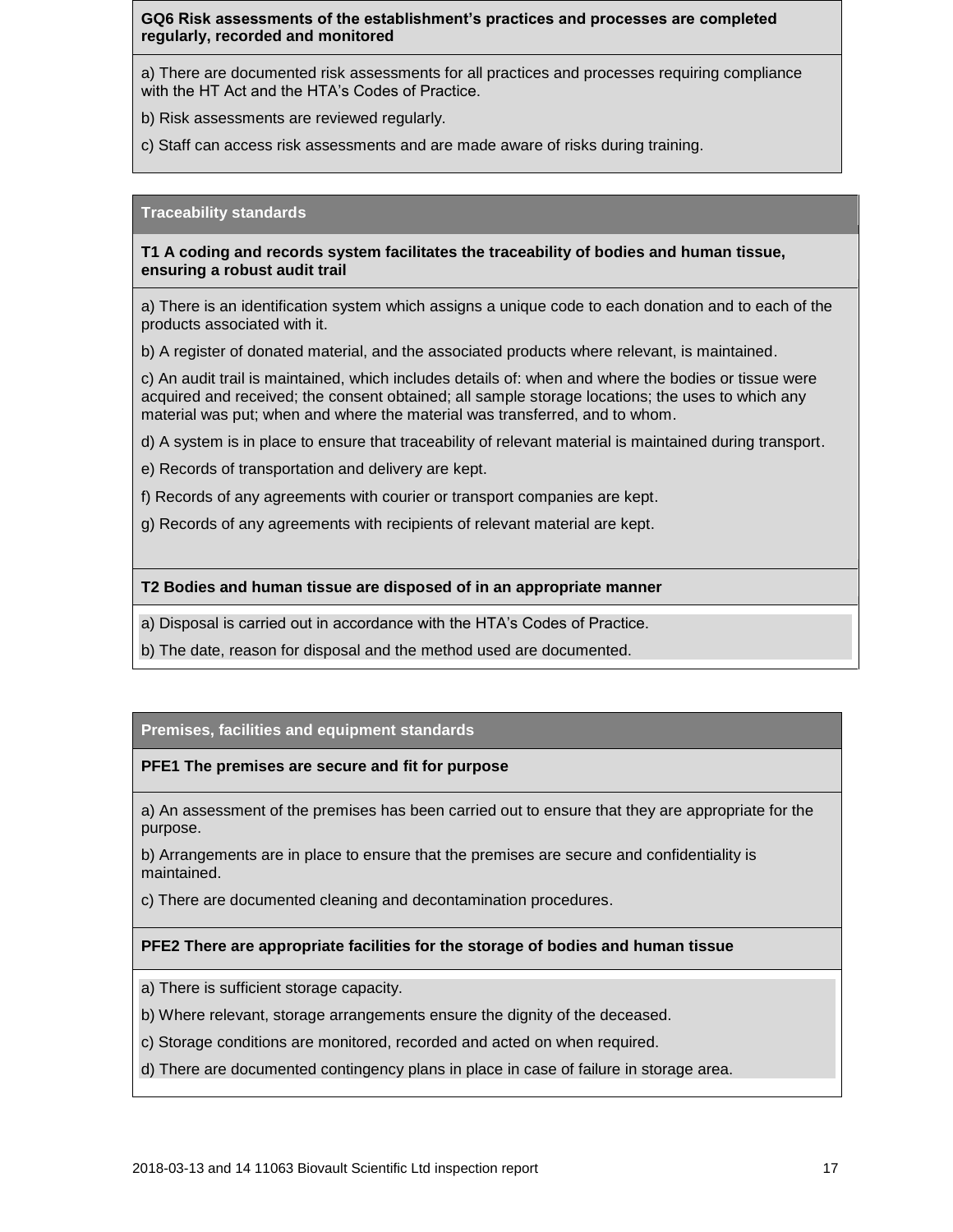### **PFE3 Equipment is appropriate for use, maintained, validated and where appropriate monitored**

a) Equipment is subject to recommended calibration, validation, maintenance, monitoring, and records are kept.

b) Users have access to instructions for equipment and are aware of how to report an equipment problem.

c) Staff are provided with suitable personal protective equipment.

## **Appendix 2: Classification of the level of shortfall (HA)**

Where the HTA determines that a licensing standard is not met, the improvements required will be stated and the level of the shortfall will be classified as 'Critical', 'Major' or 'Minor'. Where the HTA is not presented with evidence that an establishment meets the requirements of an expected standard, it works on the premise that a lack of evidence indicates a shortfall.

The action an establishment will be required to make following the identification of a shortfall is based on the HTA's assessment of risk of harm and/or a breach of the HT Act or associated Directions.

### **1. Critical shortfall:**

A shortfall which poses a significant direct risk of causing harm to a recipient patient or to a living donor,

*Or*

A number of 'major' shortfalls, none of which is critical on its own, but viewed cumulatively represent a systemic failure and therefore are considered 'critical'.

A critical shortfall may result in one or more of the following:

- (1) A notice of proposal being issued to revoke the licence
- (2) Some or all of the licensable activity at the establishment ceasing with immediate effect until a corrective action plan is developed, agreed by the HTA and implemented.
- (3) A notice of suspension of licensable activities
- (4) Additional conditions being proposed
- (5) Directions being issued requiring specific action to be taken straightaway

### **2. Major shortfall:**

A non-critical shortfall.

A shortfall in the carrying out of licensable activities which poses an indirect risk to the safety of a donor or a recipient

*or*

A shortfall in the establishment's quality and safety procedures which poses an indirect risk to the safety of a donor or a recipient;

*or*

A shortfall which indicates a major deviation from the **Human Tissue (Quality and Safety for Human Application) Regulations 2007** or the **HTA Directions**;

*or*